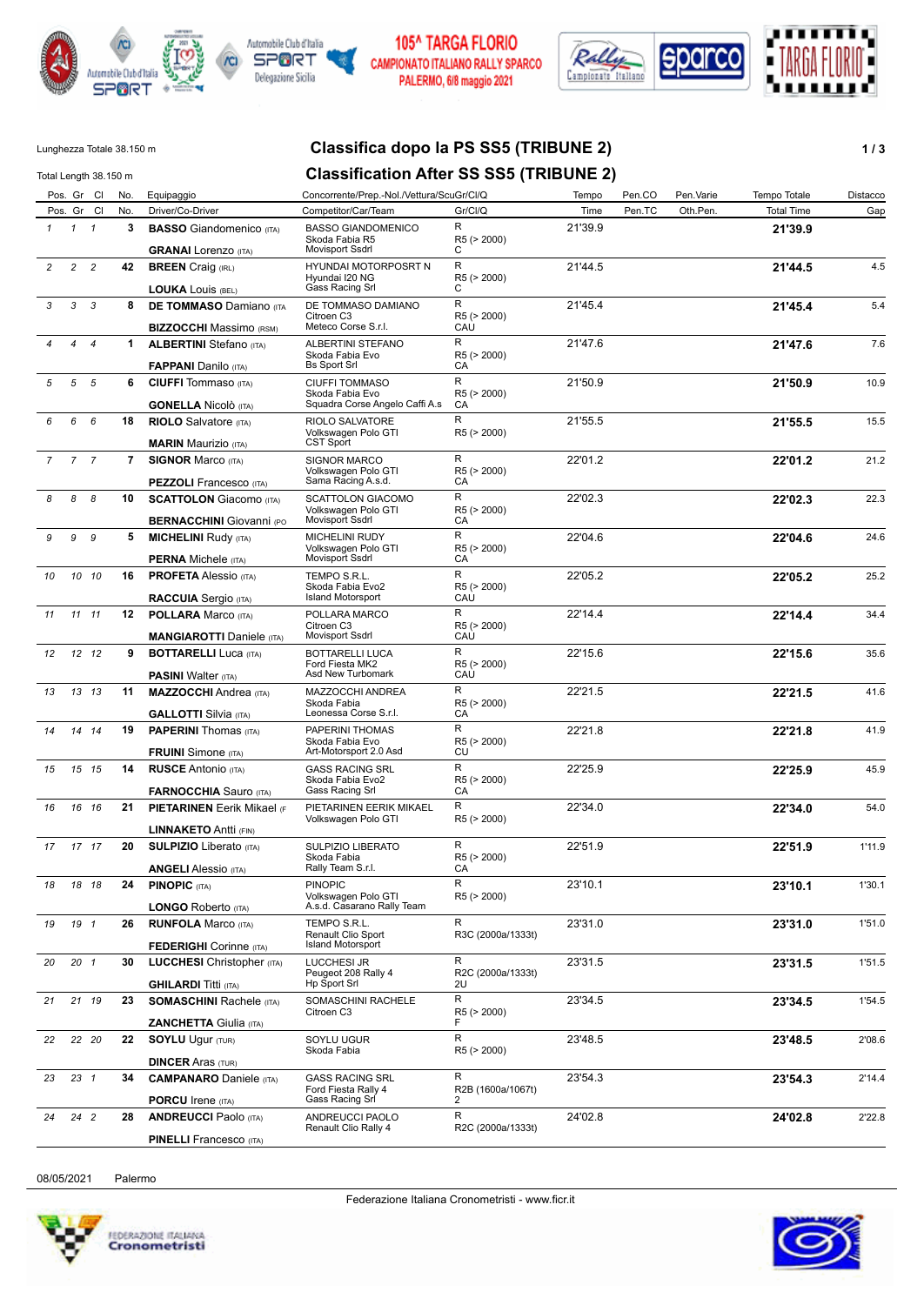



### 105^ TARGA FLORIO CAMPIONATO ITALIANO RALLY SPARCO PALERMO, 6/8 maggio 2021



# Lunghezza Totale 38.150 m **Classifica dopo la PS SS5 (TRIBUNE 2) 2 / 3**

| Total Length 38.150 m |                |                 |     |                                                                   | <b>Classification After SS SS5 (TRIBUNE 2)</b>                                           |                                               |         |        |           |                   |          |
|-----------------------|----------------|-----------------|-----|-------------------------------------------------------------------|------------------------------------------------------------------------------------------|-----------------------------------------------|---------|--------|-----------|-------------------|----------|
|                       |                | Pos. Gr Cl      | No. | Equipaggio                                                        | Concorrente/Prep.-Nol./Vettura/ScuGr/Cl/Q                                                |                                               | Tempo   | Pen.CO | Pen.Varie | Tempo Totale      | Distacco |
|                       |                | Pos. Gr Cl      | No. | Driver/Co-Driver                                                  | Competitor/Car/Team                                                                      | Gr/Cl/Q                                       | Time    | Pen.TC | Oth.Pen.  | <b>Total Time</b> | Gap      |
| 25                    |                | 25 2            | 36  | <b>RIOLO</b> Ernesto (ITA)<br><b>FLORIS Alessandro (ITA)</b>      | <b>RIOLO ERNESTO</b><br>Peugeot 208<br>CST Sport                                         | R<br>R2B (1600a/1067t)                        | 24'09.2 |        |           | 24'09.2           | 2'29.2   |
| 26                    |                | 26 2            | 27  | <b>VARA Filippo</b> (ITA)                                         | <b>VARA FILIPPO</b><br>Renault Clio Sport                                                | R<br>R3C (2000a/1333t)                        | 24'10.6 |        |           | 24'10.6           | 2'30.6   |
|                       |                |                 |     | RIZZO Ernesto (ITA)                                               | Scuderia Ateneo Motorsport Asd                                                           |                                               |         |        |           |                   |          |
| 27                    |                | 27 <sub>3</sub> | 31  | <b>SANTINI</b> Federico (ITA)<br><b>ROMEI</b> Gabriele (ITA)      | SANTINI FEDERICO<br>Peugeot 208 Rally 4                                                  | R<br>R2C (2000a/1333t)<br>2                   | 24'15.2 |        |           | 24'15.2           | 2'35.2   |
| 28                    |                | 28 1            | 51  | <b>NICELLI</b> Davide (ITA)                                       | NICELLI DAVIDE                                                                           | R                                             | 24'23.2 |        |           | 24'23.2           | 2'43.2   |
|                       |                |                 |     | <b>PIERI</b> Tiziano (ITA)                                        | Renault Clio RS Line<br>Sport & Comunicazione S.r.l.                                     | R1 (1600a/1333t)<br>R                         |         |        |           |                   |          |
| 29                    |                | 29 2            | 49  | <b>LANZALACO Giovanni Marc</b><br><b>MARCHICA</b> Antonio (ITA)   | LANZALACO GIOVANNI MARC<br>Renault Clio RS Line<br>Scuderia Ateneo Motorsport Asd        | R<br>R1 (1600a/1333t)<br><b>UR</b>            | 24'23.3 |        |           | 24'23.3           | 2'43.3   |
| 30                    |                | 30 <sub>3</sub> | 50  | <b>ZANIN Mattia (ITA)</b>                                         | <b>ZANIN MATTIA</b><br>Renault Clio RS Line<br>Vimotorsport A.s.d.                       | R<br>R1 (1600a/1333t)                         | 24'30.1 |        |           | 24'30.1           | 2'50.1   |
|                       |                |                 |     | <b>CARGNELUTTI Paolo (ITA)</b>                                    |                                                                                          | UR.                                           |         |        |           |                   |          |
| 31                    |                | 313             | 33  | <b>FARINA</b> Fabio (ITA)<br><b>ZANNI</b> Gabriele (ITA)          | <b>FARINA FABIO</b><br>Peugeot 208<br>Pintarally Motorsport A.s.d.                       | R<br>R2B (1600a/1067t)<br>2U                  | 24'36.7 |        |           | 24'36.7           | 2'56.7   |
| 32                    |                | $32 \quad 1$    | 25  | <b>PAIRE</b> Ivan (ITA)                                           | PAIRE IVAN                                                                               | R                                             | 24'37.4 |        |           | 24'37.4           | 2'57.4   |
|                       |                |                 |     | <b>POLLICINO Marco (ITA)</b>                                      | <b>Renault Clio RS</b><br>Winners Rally Team Srl                                         | R3T (1620 t)<br>2                             |         |        |           |                   |          |
| 33                    |                | 334             | 32  |                                                                   | CAZZARO NICOLA                                                                           | R                                             | 24'55.6 |        |           |                   | 3'15.6   |
|                       |                |                 |     | <b>CAZZARO</b> Nicola (ITA)                                       | Peugeot 208 Rally 4                                                                      | R2C (2000a/1333t)                             |         |        |           | 24'55.6           |          |
|                       |                |                 |     | <b>BRUNAPORTO Giovanni (ITA</b>                                   | Scuderia Palladio S.S.D.                                                                 | 2                                             |         |        |           |                   |          |
| 34                    | $\mathbf{1}$   | $\overline{1}$  | 44  | <b>FICHERA</b> Giorgio (ITA)<br><b>MAZZOCCHI</b> Alessandro (ITA  | <b>FICHERA GIORGIO</b><br>Suzuki Swift Sport Hybrid<br>Meteco Corse S.r.l.               | RA5NH<br>RA5H (1600a/1400t)<br>6              | 25'28.5 |        |           | 25'28.5           | 3'48.5   |
| 35                    |                | 34 4            | 35  | <b>LOVATI</b> Franceso (ITA)                                      | <b>GASS RACING SRL</b>                                                                   | R                                             | 25'29.5 |        |           | 25'29.5           | 3'49.5   |
|                       |                |                 |     | <b>CIUCCI</b> Giacomo (ITA)                                       | Ford Fiesta<br>Gass Racing Srl                                                           | R2B (1600a/1067t)<br>2U                       |         |        |           |                   |          |
| 36                    | $\mathbf{1}$   | $\overline{1}$  | 43  | <b>GOLDONI</b> Simone (ITA)<br><b>MACORI</b> Eric (ITA)           | <b>GOLDONI SIMONE</b><br>Suzuki Swift Sport Hybrid                                       | R <sub>1</sub> NAZ<br>RA5H (1600a/1400t)<br>6 | 25'30.4 |        |           | 25'30.4           | 3'50.4   |
| 37                    |                | 35 <sub>5</sub> | 54  | LA FERLA Delfino Maria (ITA)<br><b>ALIBERTO Luigi (ITA)</b>       | LA FERLA DELFINO MARIA<br>Renault Clio RS Line<br>Team Automobilistico Phoenix           | R<br>R2C (2000a/1333t)                        | 25'34.4 |        |           | 25'34.4           | 3'54.5   |
|                       |                |                 | 55  |                                                                   | <b>CERIALI MATTEO</b>                                                                    | R                                             | 25'39.2 |        |           |                   | 3'59.2   |
| 38                    |                | 364             |     | <b>CERIALI Matteo (ITA)</b><br><b>FERRARIS Luca (ITA)</b>         | Ford Fiesta<br>Biella Motor Team Squadra Cors                                            | R1 (1600a/1333t)<br>U                         |         |        |           | 25'39.2           |          |
| 39                    | $\overline{c}$ | $\overline{c}$  | 46  | <b>IANI</b> Igor (ITA)                                            | <b>IANI IGOR</b>                                                                         | RA5NH                                         | 25'46.1 |        |           | 25'46.1           | 4'06.1   |
|                       |                |                 |     | <b>PULIANI</b> Nicola (ITA)                                       | Suzuki Swift Sport Hybrid<br>Asd New Turbomark                                           | RA5H (1600a/1400t)<br>6U                      |         |        |           |                   |          |
| 40                    | 3              | 3               | 45  | <b>POGGIO</b> Fabio (ITA)                                         | POGGIO FABIO                                                                             | RA5NH                                         | 26'15.0 |        |           | 26'15.0           | 4'35.0   |
|                       |                |                 |     |                                                                   | Suzuki Swift Sport Hybrid                                                                | RA5H (1600a/1400t)                            |         |        |           |                   |          |
| 41                    | $\overline{4}$ | $\overline{1}$  | 57  | <b>BRIANO</b> Valentina (ITA)<br><b>FORNERIS Alessandro (ITA)</b> |                                                                                          | 6<br>RA5NH                                    | 26'47.0 |        |           |                   |          |
|                       |                |                 |     |                                                                   | FORNERIS ALESSANDRO<br>Suzuki Swift Sport                                                | RA5N (1600a/1400t)                            |         |        |           | 26'47.0           | 5'07.0   |
|                       |                |                 |     | <b>CAVAGNETTO Luigi (ITA)</b>                                     | Meteco Corse S.r.l.                                                                      | U6                                            |         |        |           |                   |          |
| 42                    | $\mathcal{I}$  | $\mathbf{1}$    | 58  | <b>COMINELLI IVAN (CHE)</b><br><b>CRIVELLARO</b> Roberto (ITA)    | <b>COMINELLI IVAN</b><br>Suzuky Swift 1.0<br>Mediaprom Racing S.s.d. A R.I.              | RS<br>RSTB10P (1000)<br>6                     | 27'06.7 |        |           | 27'06.7           | 5'26.7   |
| 43                    | 5              | $\overline{c}$  | 56  | <b>DENARO</b> Sergio (ITA)                                        | <b>DENARO SERGIO</b><br>Suzuki Swift Sport                                               | RA5NH<br>RA5N (1600a/1400t)                   | 27'18.9 |        |           | 27'18.9           | 5'38.9   |
|                       |                |                 |     | <b>DE PAOLI Beatrice (ITA)</b>                                    | A.S.D. Alma Racing                                                                       | 6                                             |         |        |           |                   |          |
| 44                    | $\mathbf{2}$   | $\overline{c}$  | 59  | <b>MANTOET</b> Cristian (ITA)<br><b>SIMIONI</b> Roberto (ITA)     | <b>MANTOET CRISTIAN</b><br>Suzuki Swift 1.0 Boosterjet<br>A.S.D. Millennium Sport Promot | <b>RS</b><br>RSTB10P (1000)<br>6              | 27'24.2 |        |           | 27'24.2           | 5'44.3   |
|                       |                |                 |     |                                                                   |                                                                                          | RS                                            | 27'26.5 |        |           |                   |          |
| 45                    | 3              | 3               | 71  | <b>SOLIANI Marco (ITA)</b><br><b>SPEZZANI</b> Alessio (ITA)       | <b>SOLIANI MARCO</b><br>Suzuki Swift 1.0 Boosterjet<br>A.S.D. G.R. Motorsport            | RSTB10P (1000)<br>6                           |         |        |           | 27'26.5           | 5'46.5   |
| 46                    | $\overline{4}$ | $\overline{4}$  | 70  | <b>SCHILEO Nicola (ITA)</b><br><b>GARELLA Flavio (ITA)</b>        | <b>SCHILEO NICOLA</b><br>Suzuki Swift 1.0 Boosterjet<br>Winners Rally Team Srl           | <b>RS</b><br>RSTB10P (1000)<br>6              | 27'49.8 |        |           | 27'49.8           | 6'09.8   |
| 47                    |                | 37 5            | 37  | <b>ANSORGE Walter Rudolf (ITA</b>                                 | ANSORGE WALTER RUDOLF                                                                    | R                                             | 28'31.1 |        |           | 28'31.1           | 6'51.2   |
|                       |                |                 |     | <b>SINATRA IVAN (ITA)</b>                                         | Peugeot 208<br>CST Sport                                                                 | R2B (1600a/1067t)                             |         |        |           |                   |          |
| 48                    | $\mathcal{I}$  | $\overline{1}$  | 39  | <b>MACALUSO Rosario (ITA)</b>                                     | MACALUSO ROSARIO                                                                         | Α                                             | 28'31.2 |        |           | 28'31.2           | 6'51.2   |
|                       |                |                 |     | <b>SEVERINO Luca (ITA)</b>                                        | Citroen Saxo VTS                                                                         | K <sub>10</sub> (1600)                        |         |        |           |                   |          |

08/05/2021 Palermo